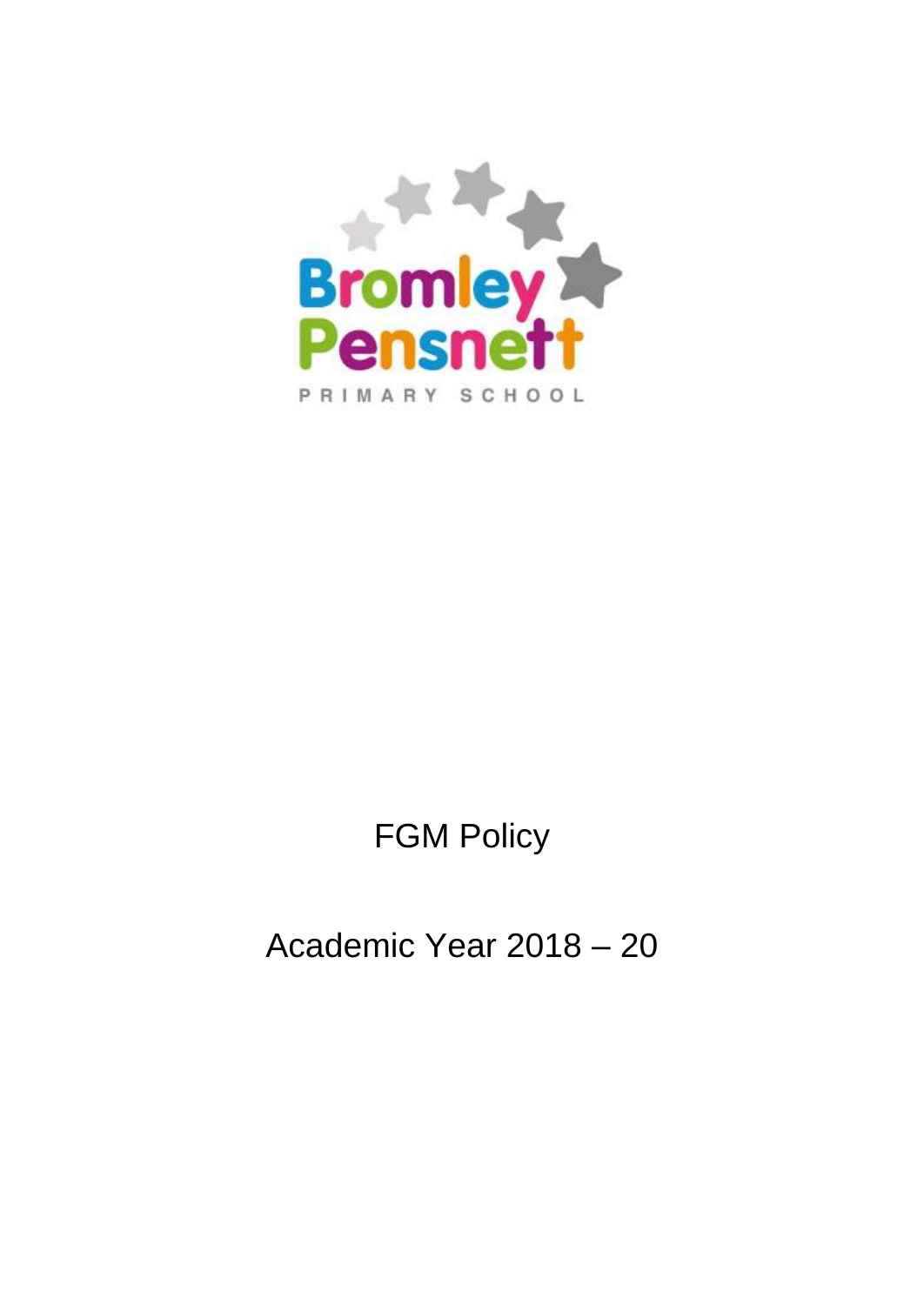This policy should be read in conjunction with the school's child protection policy.

#### **Rationale**

Bromley Pensnett Primary School has robust and rigorous safeguarding procedures and practices and takes its responsibilities of child protection seriously.

Female Genital Mutilation is a form of child abuse and as such, is dealt with under the schools Child Protection Policy. At Bromley Pensnett Primary, the Head Teacher and Governors expect Safeguarding to be everybody's responsibility and expect all staff to adhere to and follow these policies.

#### **Definition of FGM**

The school uses the World Health Organisation definition:

## *"Female Genital Mutilation (FGM) comprises of all procedures involving partial or total removal of the external female genitalia or other injury to the female genital organs whether for cultural or non-therapeutic reasons." (World Health Organisation-1997)*

The school has taken information from several documents to write this appendix. These include, Government Home Office Guidelines, Derby Safeguarding Children Board and NSPCC Guidance.

The UK Government has written advice and guidance on FGM that states:

- "FGM is considered child abuse in the UK and a grave violation of the human rights of girls and women. In all circumstances where FGM is practised on a child it is a violation of the child's right to life, their right to their bodily integrity, as well as their right to health. The UK Government has signed a number of international human rights laws against FGM, including the Convention on the Rights of the Child."
- "Girls are at particular risk of FGM during school summer holidays. This is the time when families may take their children abroad for the procedure. Many girls may not be aware that they may be at risk of undergoing FGM."
- "UK communities that are most at risk of FGM include Kenyans, Somalis, Sudanese, Sierra Leoneans, Egyptians, Nigerians and Eritreans. However women from non-African communities who are at risk of FGM include Yemeni, Kurdish, Indonesian and Pakistani women."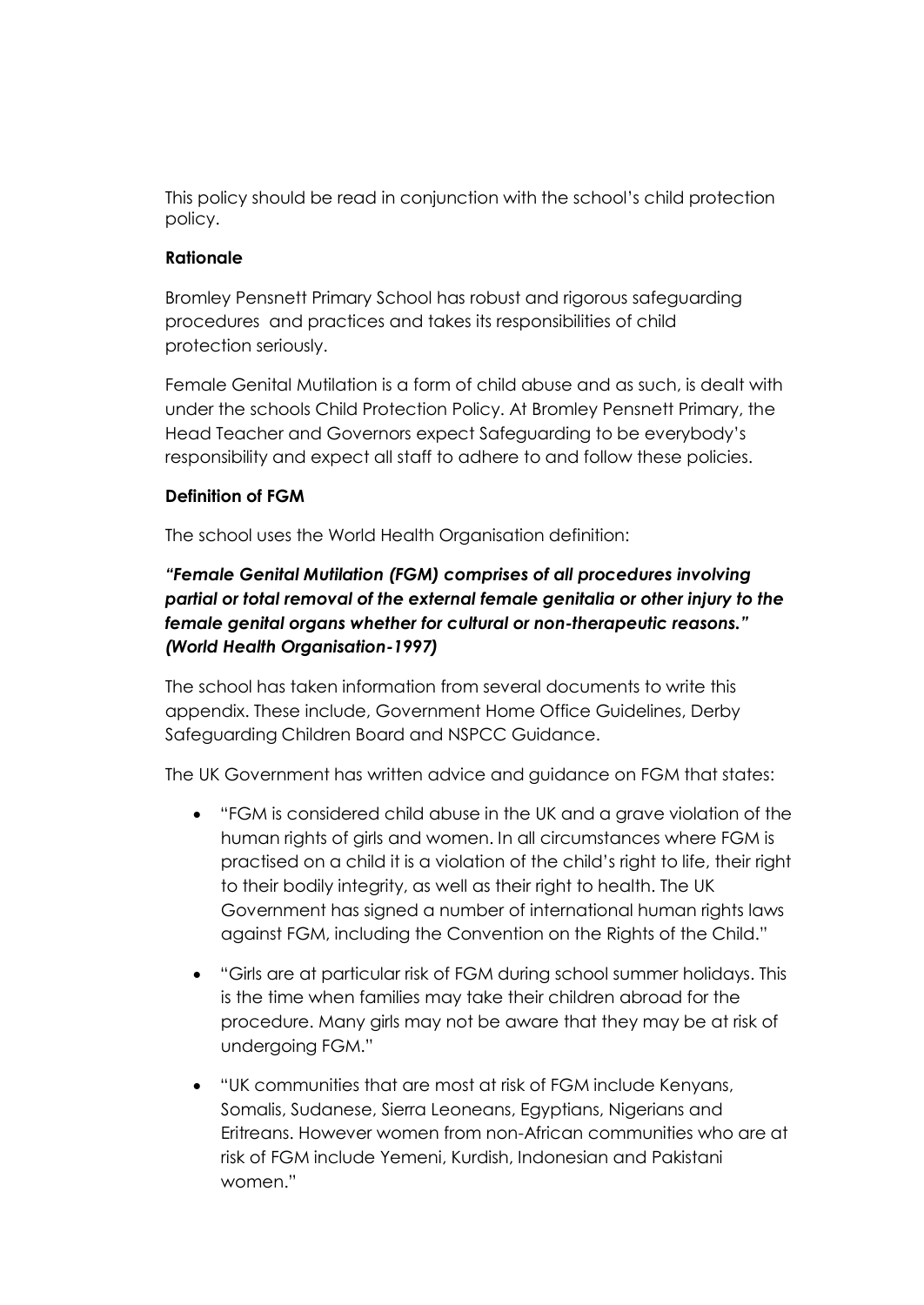From 31 October 2015 onwards, regulated health and social care professionals and teachers in England and Wales have a mandatory requirement to report visually confirmed or verbally disclosed cases of FGM in girls under 18 to the police.

(https:[//www.gov.uk/government/uploads/system/uploads/attachment\\_data/file/469448/FGM-](http://www.gov.uk/government/uploads/system/uploads/attachment_data/file/469448/FGM-Mandatory-Reporting-)[Mandatory-Reporting-](http://www.gov.uk/government/uploads/system/uploads/attachment_data/file/469448/FGM-Mandatory-Reporting-) procedural-info-FINAL.pdf)

In light of this information Bromley Pensnett Primary School has decided to take proactive action to protect and prevent our girls being forced to undertake FGM. The Head Teacher and Governors do this in 4 ways: